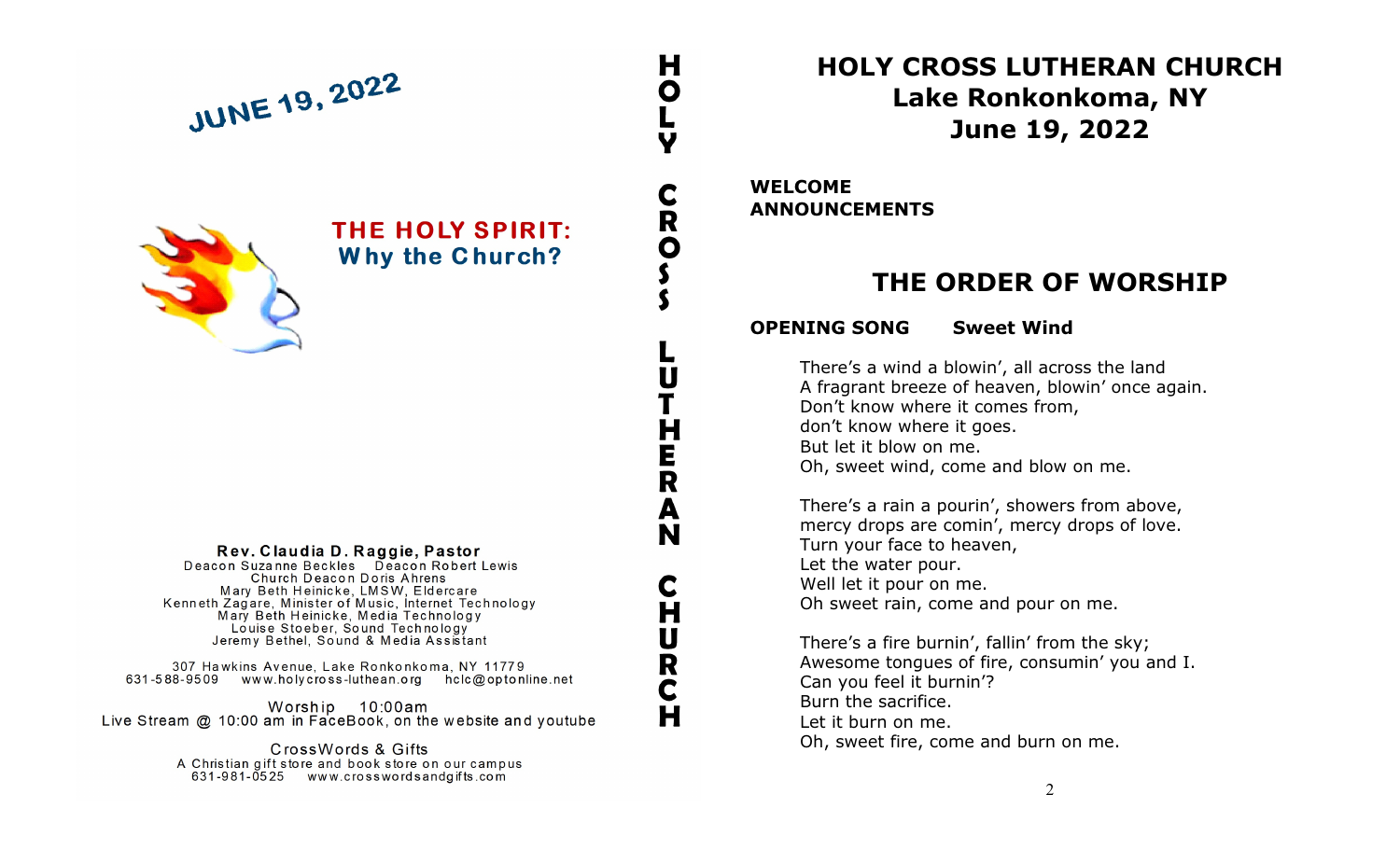### **GREETING**

So deeply do we care for you that we are determined to share with you not only the gospel of God but also our own selves, because you have become very dear to us. *I Thessalonians 2:8*

### **SONG OF PRAISE How Great Thou Art**

O Lord my God, when I in awesome wonder Consider all the works thy hand hath made, I see the stars, I hear the mighty thunder, Thy pow'r throughout the universe displayed;

*Refrain: Then sings my soul, my Savior God to thee, How great Thou art! How great Thou art! Then sings my soul, my Savior God to thee, How great Thou art! How great Thou art!*

When through the woods and forest glades I wander, I hear the birds sing sweetly in the trees; When I look down from lofty mountain grandeur And hear the brook and feel the gentle breeze; *Refrain*

But when I think that God, his Son not sparing, Sent him to die, I scarce can take it in, That on the cross my burden gladly bearing He bled and died to take away my sin; *Refrain*

When Christ shall come, with shout of acclamation, And take me home, what joy shall fill my heart! Then I shall bow in humble adoration And there proclaim, "My God, how great thou art" *Refrain*

### **PRAYER OF THE DAY**

### **FIRST READING** (New Living Translation) **Acts 2:1-4, 42-47 NLT**

On the day of Pentecost all the believers were meeting together in one place. Suddenly, there was a sound from heaven like the roaring of a mighty windstorm, and it filled the house where they were sitting. Then, what looked like flames or tongues of fire appeared and settled on each of them. And everyone present was filled with the Holy Spirit and began speaking in other languages, as the Holy Spirit gave them this ability. All the believers devoted themselves to the apostles' teaching, and to fellowship, and to sharing in meals (including the Lord's Supper), and to prayer. A deep sense of awe came over them all, and the apostles performed many miraculous signs and wonders. And all the believers met together in one place and shared everything they had. They sold their property and possessions and shared the money with those in need. They worshiped together at the Temple each day, met in homes for the Lord's Supper, and shared their meals with great joy and generosity all the while praising God and enjoying the goodwill of all the people. And each day the Lord added to their fellowship those who were being saved.

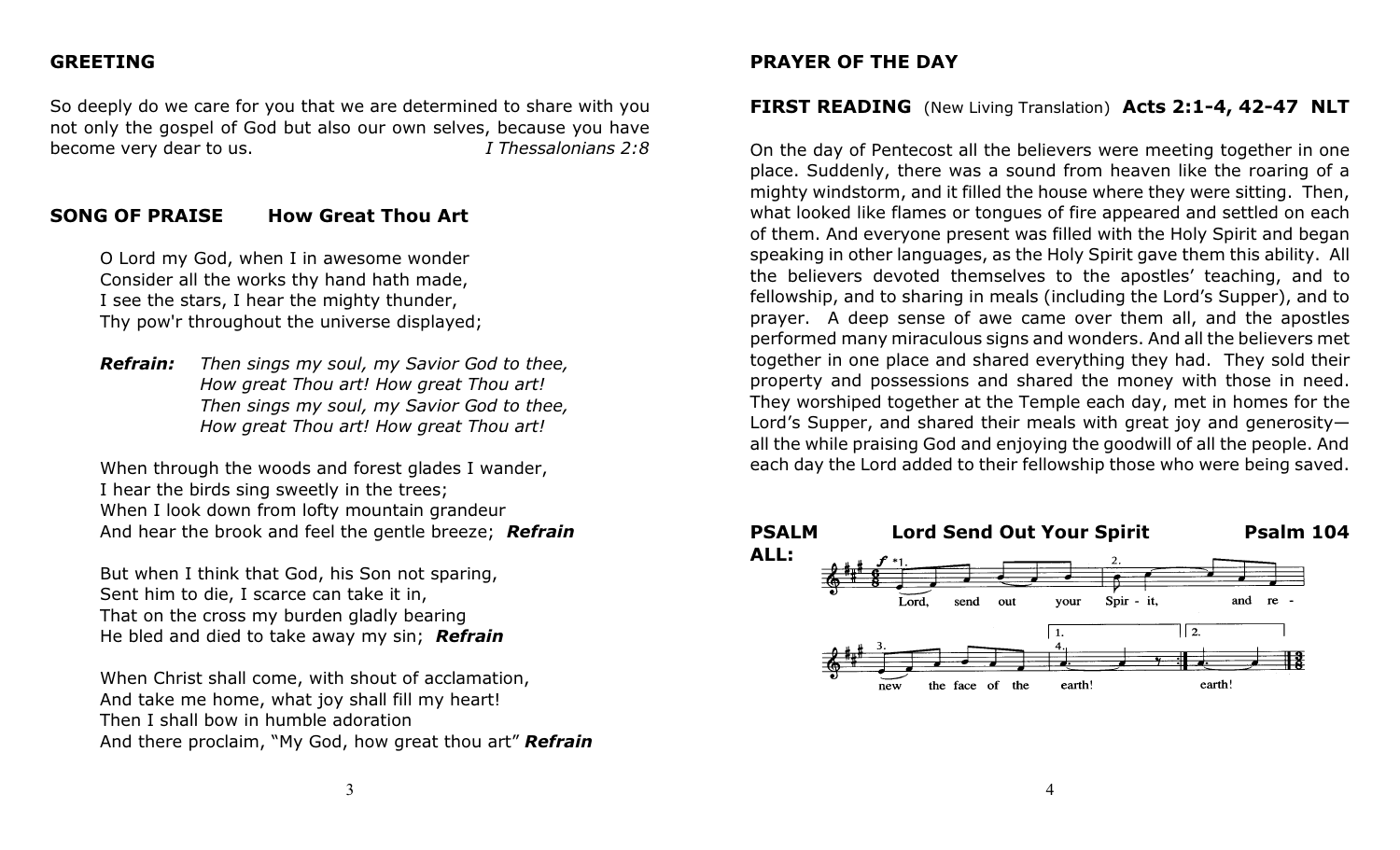*Cantor: Bless the Lord, O my soul, O Lord, my God, you are great indeed! How manifold are your works, O Lord! The earth is full of your creatures!*

*Cantor: If you take away their breath, they die and they return to their dust. When you send forth your Spirit of life, they are created in your sight!*

*Cantor: May his glory last for all time; may the Lord be glad in his works. Pleasing to him will be my theme; I will be glad in the Lord!*

### **HOLY GOSPEL** (New Living Translation) **Matthew 16:13-18 NLT**

When Jesus came to the region of Caesarea Philippi, he asked his disciples, "Who do people say that the Son of Man is?" "Well," they replied, "some say John the Baptist, some say Elijah, and others say Jeremiah or one of the other prophets." Then he asked them, "But who do you say I am?" Simon Peter answered, "You are the Messiah, the Son of the living God." Jesus replied, "You are blessed, Simon son of John, because my Father in heaven has revealed this to you. You did not learn this from any human being. Now I say to you that you are Peter (which means 'rock'), and upon this rock I will build my church, and all the powers of hell will not conquer it.



## **SONG OF THE DAY The Church's One Foundation**

The Church's one foundation Is Jesus Christ her Lord; She is his new creation By water and the Word. From heav'n he came and sought her To be his holy bride; With his own blood he bought her, And for her life he died.

Elect from every nation, Yet one o'er all the earth; Her charter of salvation: One Lord, one faith, one birth. One holy name she blesses, Partakes one holy food, And to one hope she presses With every grace endued.

Though with a scornful wonder, This world sees her oppressed, By schisms rent asunder, By heresies distressed, Yet saints their watch are keeping: Their cry goes up: "how long?" And soon the night of weeping Shall be the morn of song.

Through toil and tribulation And tumult of her war, She waits the consummation Of peace forever more;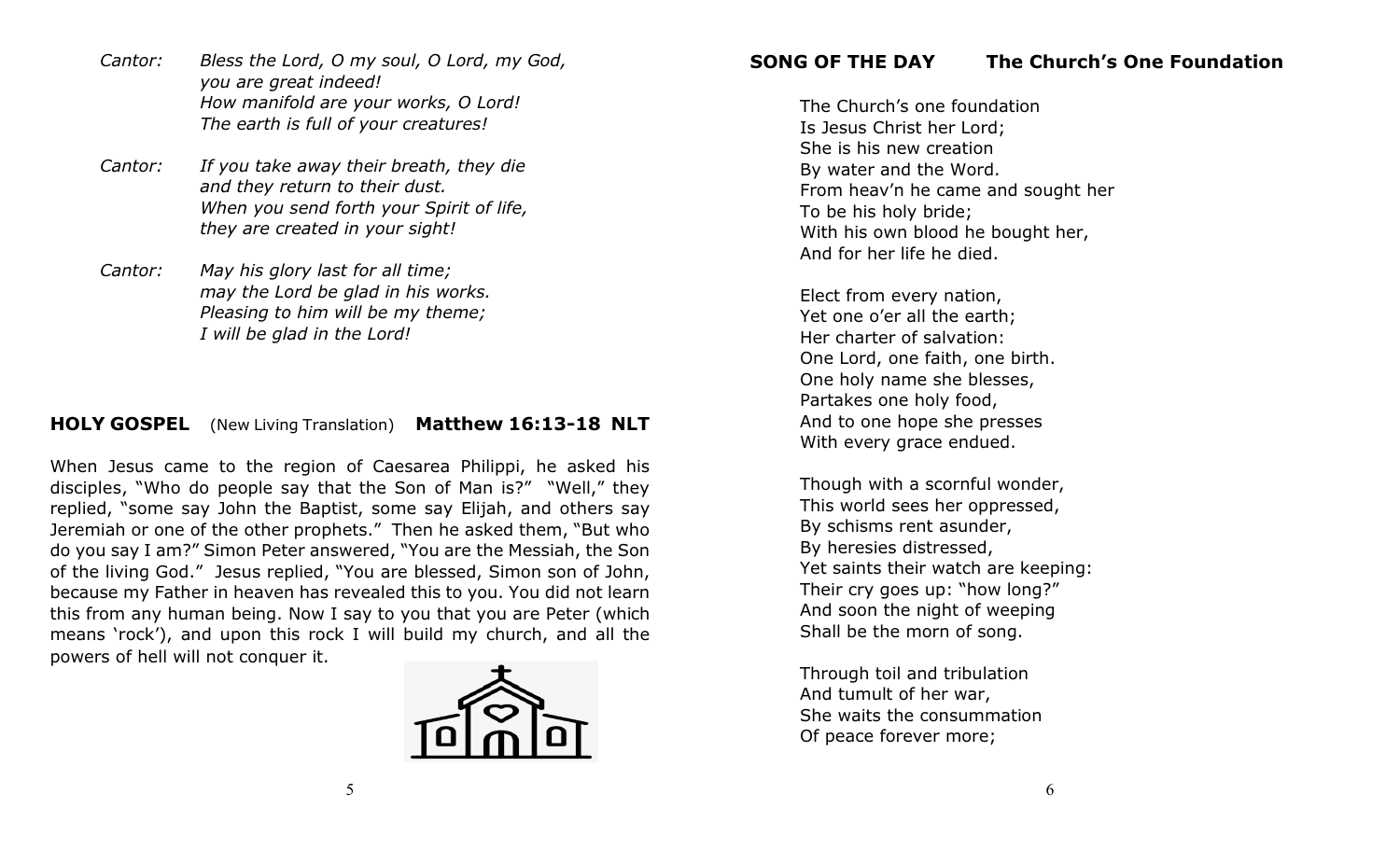Till with the vision glorious Her longing eyes are blest, And the great Church victorious Shall be the Church at rest.

Yet she on earth has union With God the Three in One, And mystic sweet communion With those whose rest is won. O blessed heav'nly chorus! Lord save us by your grace, That we, like saints before us, May see you face to face.

### **WORD OF GOD FOR TODAY Rev. Claudia D. Raggie**

FOR YOUR NOTES

### **PRAYERS OF GOD'S PEOPLE**

### **SONG OF PREPARATION Halle, Halle, Halle**

Halle, halle, halle lu jah! Halle, halle, halle lu jah! Halle, halle, halle lu jah! Hallelujah, hallelujah!

## **THE CELEBRATION OF HOLY COMMUNION**

### **PRAYER OF CONSECRATION**

**LORD'S PRAYER**

### **DISTRIBUTION**

## **COMMUNION SONGS**

### **Anointed and Sealed**

*Refrain Anointed and sealed, God your love is revealed Anointed and sealed, for the life of the World Anointed and sealed, God all darkness is healed we are sent called to serve we are sent called to serve*

Formed by your life giving water touched by the fragrance of grace marked with your spirit we follow in love renewed by you here, here in this place *Refrain*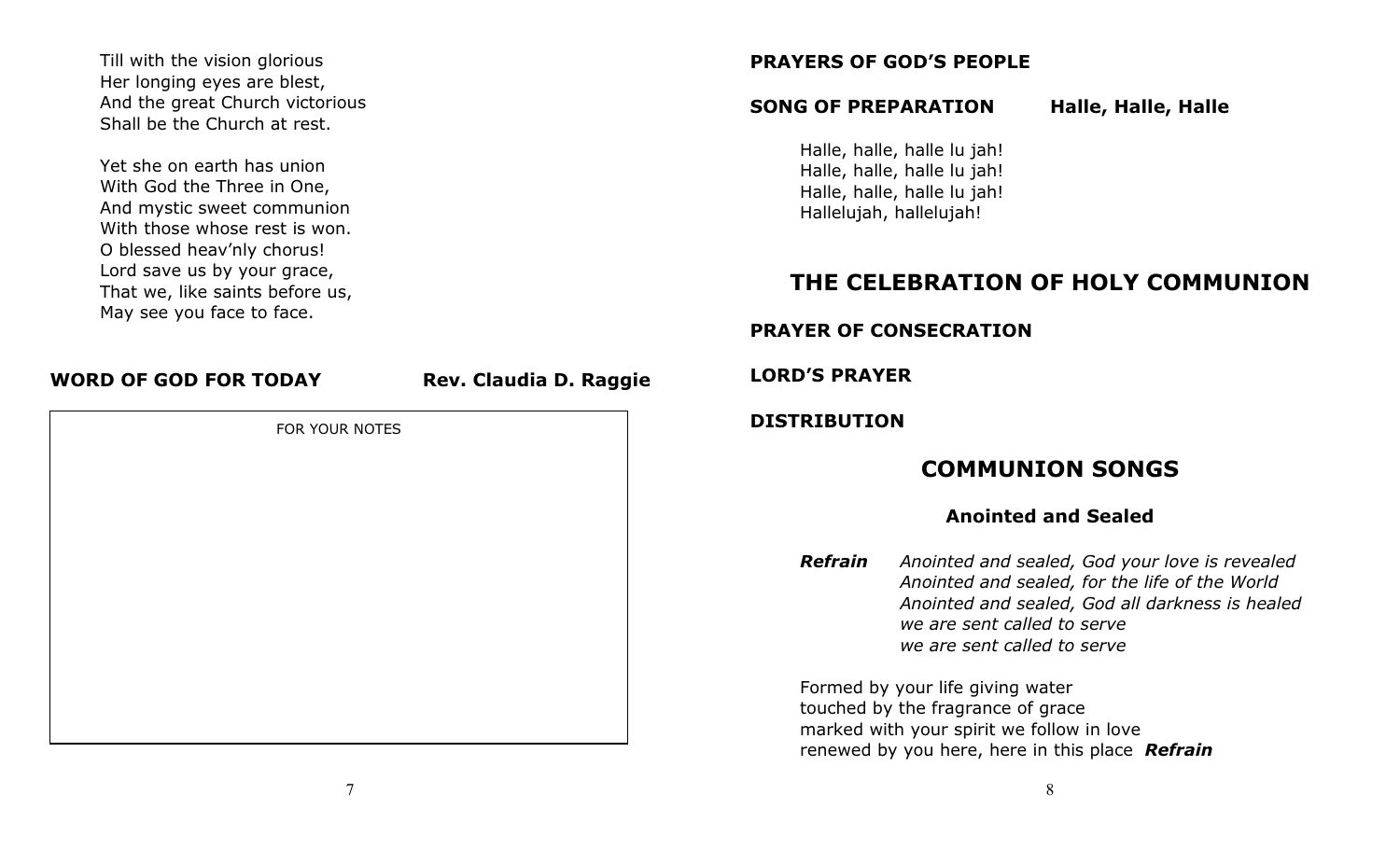Formed by your Word we are listening touched by the hope that you bring marked with your spirit your story we share renewed in our joy here we will sing *Refrain*

Formed by the feast spread before us touched by the food that you bring marked with your spirit your presence is here renewed from this meal here we will live *Refrain*

Formed by the gift of God's people touched by a vision in sight marked with your spirit your mission is clear renewed to be children; children of light *Refrain*

### **Holy Spirit**

There's nothing worth more that will ever come close. No thing can compare, You're our living hope. Your presence, Lord. I've tasted and seen the sweetest of loves, where my heart becomes free and my shame is undone. It's in Your presence, Lord. Holy Spirit, You are welcome here. Come flood this place and fill the atmosphere. Your glory, God, is what our hearts long for. To be overcome by Your presence, Lord. Your presence, Lord.

There's nothing worth more that will ever come close. No thing can compare, You're our living hope. Your presence, Lord.

I've tasted and seen the sweetest of loves, where my heart becomes free and my shame is undone. Your presence, Lord.

Holy Spirit, You are welcome here. Come flood this place and fill the atmosphere. Your glory, God, is what our hearts long for. To be overcome by Your presence, Lord. Your presence, Lord.

Let us become more aware of Your presence. Let us experience the glory of Your goodness. Let us become more aware of Your presence. Let us experience the glory of Your goodness. Let us become more aware of Your presence. Let us experience the glory of Your goodness.

Holy Spirit, You are welcome here. Come flood this place and fill the atmosphere. Your glory, God, is what our hearts long for. To be overwhelmed by Your presence, Lord.

## **My Life Is in You, Lord**

My life is in You, Lord, My strength is in You, Lord My hope is in You, Lord, In You, it's in You

My life is in You, Lord, My strength is in You, Lord My hope is in You, Lord, In You, it's in You

I will praise You with all of my life I will praise You with all of my strength